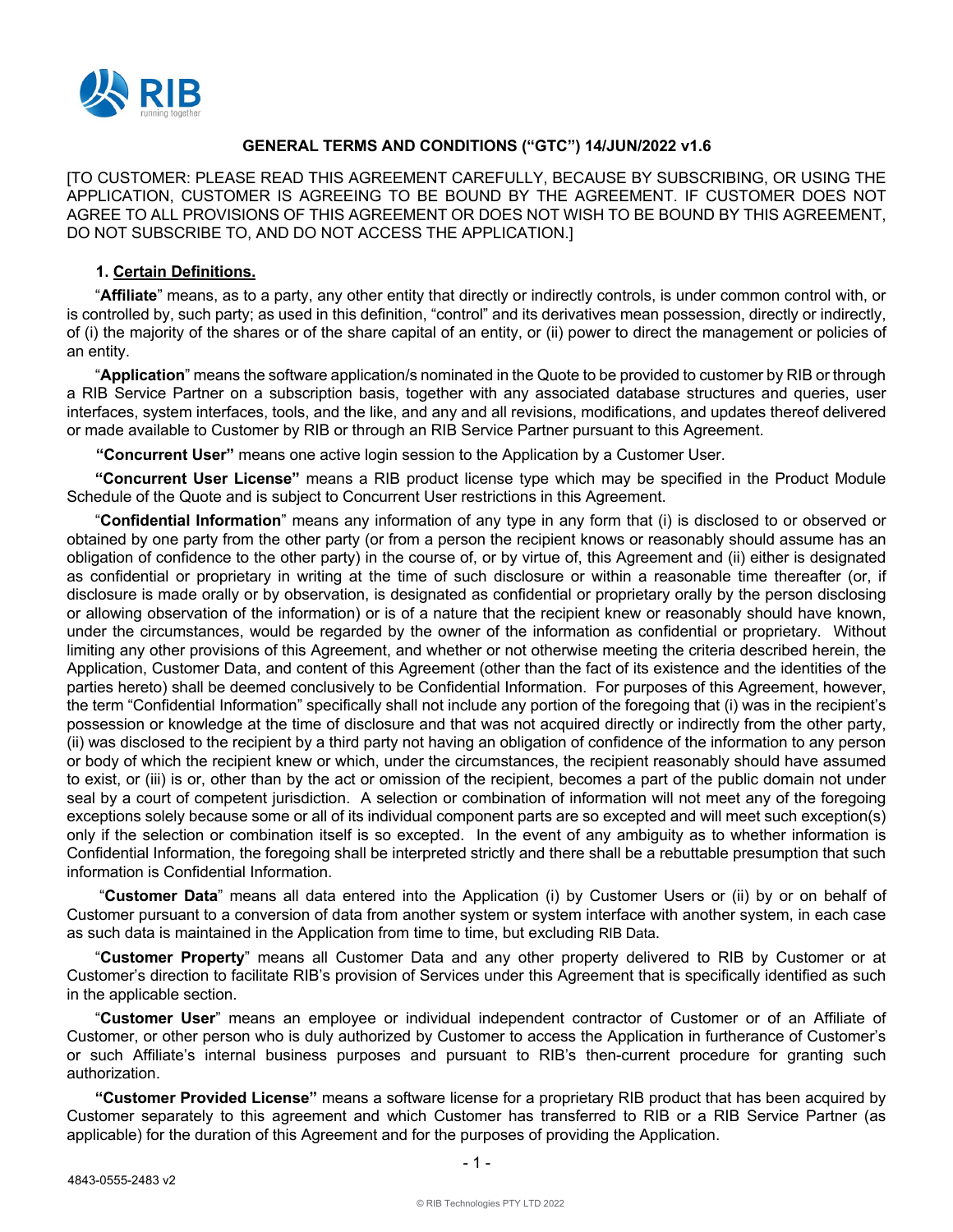

"**Data Processing Agreement**" means the RIB data processing terms and conditions applicable to the Application and which is published at the reference in the Quote, if any.

"**Documentation**" means all documentation (whether printed or in an electronic format) supplied or made available to Customer by RIB or a RIB Service Partner (as applicable) for use with or in support of the Application, including without limitation any and all revisions, modifications, and updates thereof as may be supplied or made available by RIB or a RIB Service Partner (as applicable) to Customer during the term of this Agreement and all copies thereof made by or on behalf of Customer.

"**Functional Specifications**" means the descriptions of features and functions of the Application as expressly set forth in Quote.

"**Hosting Services**" means the provision, administration, and maintenance of servers and related equipment, the provision of bandwidth at the hosting facility, and the operation of the Application for access by Customer Users to be provided by the relevant hosting service provider.

"**Hosting SLA**" means the service level terms and conditions for the Hosting Services published at the reference in the Quote, if any.

"**Information Security Requirements**" means the provisions regarding information security set forth in the Information Security Requirements Agreement which is published at the reference in the Quote, if any.

"**Infringement Claim**" means a claim by a third-party other than an Affiliate of Customer, made during the Term, that access to the Licensed Materials in accordance with the terms of this Agreement infringes a patent practiced by such party or a copyright held by such party.

"**Licensed Materials**" means the Application and the Documentation.

"**Losses**" means all losses, liabilities, damages, awards, settlements, claims, suits, proceedings, costs and expenses (including reasonable legal fees and disbursements and costs of investigation, litigation, expert witness fees, settlement, judgment, interest, and penalties).

"**Malfunction**" means a material failure of the Application, when operated in accordance with the Documentation, to provide the functionality described in the Functional Specifications or if none, then the applicable Application's online help manual, or to perform in conformance with any standards and specifications expressly stated therein.

**"Named User"** means a named individual Customer User or non-human operated device with a single, enabled login account to the Application.

**"Named User License"** means a RIB product license type which may be specified in the Product Module Schedule of the Quote and is subject to Named User restrictions in this Agreement.

"**Problem Report**" means a written report delivered to RIB by Customer in accordance with RIB's then-current support procedures describing in reasonable detail a suspected Malfunction.

"**Professional Service Agreement**" means the provision regarding to the performance of Services (excluding Hosting Services) provided by RIB and, where included, published at the reference in the Quote

"**Quote**" means the document provided by RIB or the RIB Service Partner which includes the commercial terms and conditions regarding to the subscription fee, implementation fee and other applicable fees for accessing the Application.

"**RIB Data**" includes any information developed for or by RIB (or a RIB Service Provider) in the performance of RIB's (or RIB Service Provider's) obligations under this Agreement, such as: (a) system or operating logs generated automatically by the Application; (b) de-identified and/or aggregated data; and (c) metadata provided it does not identify the Customer, and excludes Customer Data.

"**RIB Service Partner**" means any reseller authorized by RIB that provides Services to the Customer under a separate agreement to be entered into between the Customer and the RIB Service Partner.

"**Services**" means the professional services, hosting or other services and the provision thereof to Customer whether performed or to be performed by RIB or a RIB Service Partner, but excluding the provision of access to the Application.

"**System Administrator**" means the individual identified as such in the Quote or such substitute designated and notified by Customer to RIB under section 5(b) from time to time in accordance with RIB's then-current procedures.

"**Term**" means the Subscription Term as defined in the Quote.

The word "including" means "including without limitation" unless otherwise expressly provided in a given instance.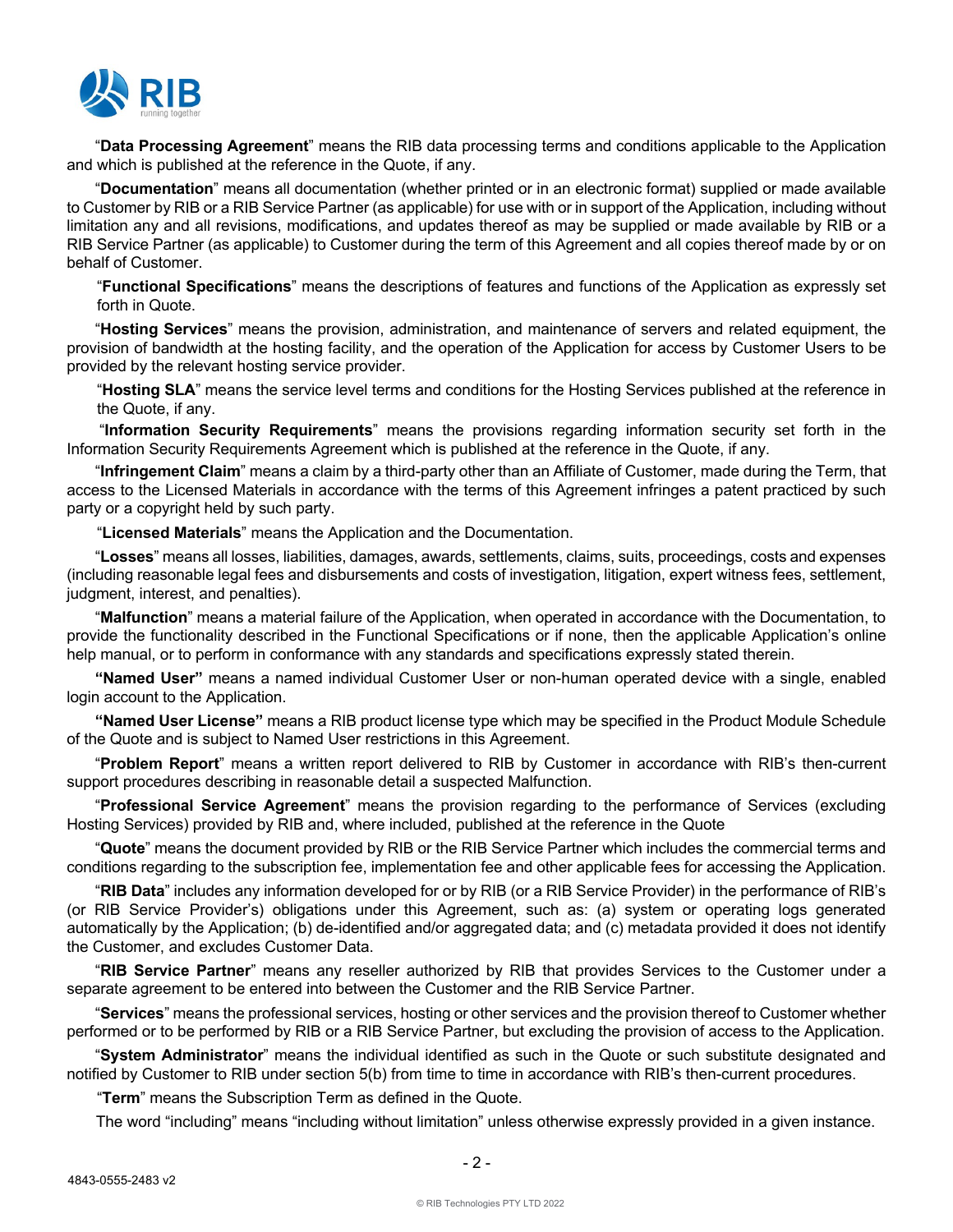

Capitalized terms defined in the Agreement have the same meaning in this GTC.

### **2. License to Customer.**

(a) License Grant. Subject to terms and conditions of this GTC, RIB grants to Customer a non-exclusive, non-transferable (except as otherwise provided herein) license during the Term as follows:

- (i) for Customer Users to access the Application for Customer's internal business purposes subject to the limitations, restrictions, and metrics (if any) set forth in the applicable section;
- (ii) for Customer Users to access the Application in furtherance of system implementation, maintenance, and technical support; and
- (iii) for Customer Users to copy and use the Documentation in furtherance of the use by such persons of the Application pursuant to the license granted in this GTC, provided always that the actual number of Customer Users granted access to the Application and the number of copies of the Documentation made must not exceed the number of Customer Users specified in the Quote.
- (b) Named Users. If the Licence is a Named User Licence as listed on the Quote:
- (i) In the event that a particular Customer User no longer requires access to the Application, Customer may permanently reassign that license to another Customer User. When Customer reassigns a license from one Customer User to another, Customer must block access and remove any related software from the former Customer User's device.
- (ii) Customer agrees that each Licence granted to Customer will only be used by a single named user at all times, and not by multiple individuals. Customer agrees to ensure all Customer Users do not, share or disseminate credentials for Named User Licences for use by multiple individuals. Customer agrees that any use of a Named User Licence by multiple individuals (as RIB may determine, in its absolute discretion) entitles RIB to charge Customer additional fees, which may constitute or include fees equal to further Named User Licences

(c) Concurrent Users. If Licenses are provided on a Concurrent User or Network License basis as listed on the Quote:

- (i) The total number of Concurrent Users at any given time may not exceed the number of Concurrent User licenses in the Agreement.
- (ii) Customer agrees that all Customer Users accessing the Application under this Agreement must be located within a two (2) hour time zone range, except with the express written consent of RIB.

**3. Maintenance and Enhancements.** Subject to terms and conditions of this GTC and the Quote and provided Customer is not in material breach of its obligations hereunder, RIB shall provide the following during the Term:

(a) Maintenance. In response to a Problem Report, RIB (directly or through an RIB Service Partner) will use commercially reasonable efforts to correct a reported Malfunction or to provide a reasonable workaround sufficient to alleviate any substantial adverse effect of the Malfunction on the utility of the Application, provided that Customer assists RIB or RIB Service Partner in its efforts by making available, as reasonably requested by RIB or RIB Service Partner, information, documentation, access to personnel, and testing.

(b) Enhancements. From time to time, and at its sole discretion, RIB may (whether directly or through a RIB Service Partner) make available changes, updates, patches, fixes, enhancements, and/or additional functionality in the Application. RIB (or RIB Service Partner) shall have no obligation to notify, disclose or offer to Customer any such features or functionality.

(c) Supported Use and Environment. RIB or RIB Service Partner's maintenance obligations pursuant to this GTC are conditioned upon access to and use of the Application by Customer Users in accordance with the Documentation and using browsers and other information technology meeting the criteria set forth in the Documentation, published on RIB's web site, or otherwise provided or made available to Customer by RIB or by RIB Service Partner from time to time. Upon reasonable notice to Customer from time to time, RIB may revise the specifications described in this paragraph or implement new such specifications to address the evolution of such technology; provided, however, that no such revision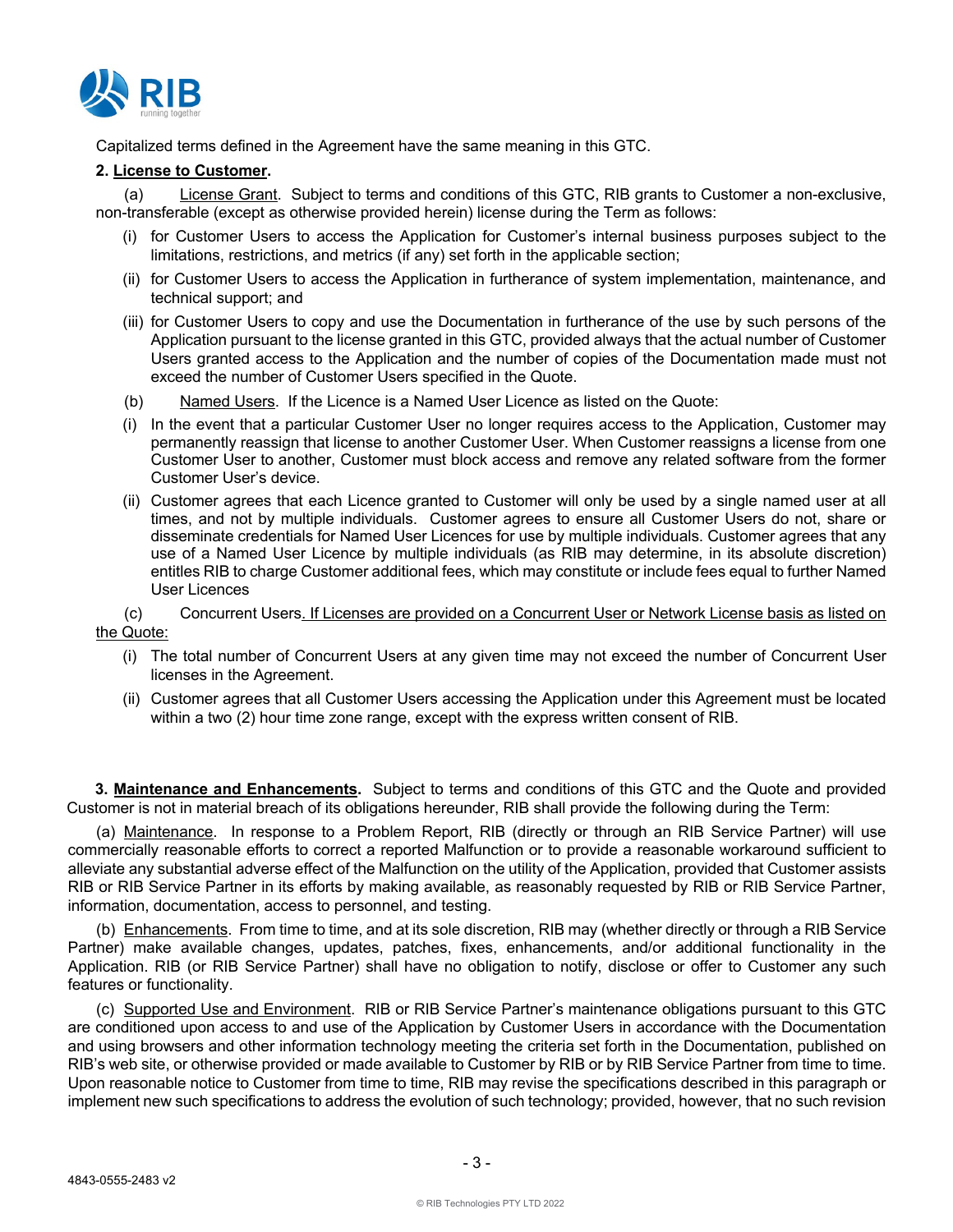

shall eliminate or materially diminish any feature or operational functionality of the Application previously described therein.

(d) Other Services. For avoidance of doubt, except as expressly provided under this Agreement, RIB is under no obligation to provide Application implementation or customisation, support services or training services (**Professional Services**) or any Hosting Services, to the Customer. If Customer purchases Professional Services directly from RIB, the performance of the Professional Services will be subject to the Professional Service Agreement. If Customer purchases Hosting Services directly from RIB, the performance of the Hosting Services will be subject to the Hosting SLA. If Customer purchases Other Services and/or Hosting Services from a RIB Service Partner, then RIB Service Partner's performance of the Other Services and/or Hosting Services (as applicable) shall be subject to the RIB Service Partner's then-current terms and conditions for such services.

## **4. Fees; Taxes.**

Fees and applicable Taxes shall be provided in the Quote.

#### **5. Customer Responsibilities and Restrictions; Audits.**

(a) Customer Connection to Application. Customer must be responsible for selecting, obtaining, and maintaining any equipment and ancillary services needed to access the Application, in each case meeting any information technology environment criteria described in Section 3(c).

(b) System Administrator. Customer acknowledges and agrees that Customer, acting through its System Administrator and utilizing mechanisms provided for that purpose within the Application, will have the sole responsibility for authorising, authenticating and provisioning access to the Application for its Customer Users, for disabling access to the Application for its Customer Users, or requesting RIB (or RIB Service Provider) to perform administrative functions (including, if Customer has purchased Hosting Services, data import, export, cleansing, backup, or restoration) on Customer's behalf. Customer must cause the System Administrator to perform such activities in accordance with generally-accepted information security standards and Customer must cause the System Administrator to disable such access immediately upon the termination of employment or engagement of any Customer User by Customer or its Affiliate or when a Customer User otherwise is no longer eligible to access the Application pursuant to this GTC. Customer must notify RIB immediately, by telephone and in writing, of any change to its personnel who are authorized to act as a System Administrator for the Customer, including any limitations on the scope of requests each System Administrator is authorized to make, and to disable access to the Application for a System Administrator whose employment, engagement or authorisation to access the Application is suspended or revoked.

(c) Account Passwords and Data Security. Customer must maintain and cause to be maintained the confidentiality of all user IDs and passwords of Customer Users, including implementing and enforcing policies and procedures as reasonable and appropriate thereto, and Customer at all times must maintain (and must cause any Affiliate having Customer Users to maintain) adequate technical, physical, and administrative safeguards, including access controls and system security requirements and devices, to ensure that access to the Application by or through Customer is limited to Customer Users. Customer shall be solely responsible for all use or misuse of the user IDs of Customer Users, and except as otherwise required by applicable law RIB shall have no obligation to monitor for or report any use or attempted use of the user IDs of Customer Users. All such user IDs and passwords are deemed to be Confidential Information of both Customer and RIB. Customer must take reasonable steps to ensure that Customer Users not share user IDs or passwords.

(d) Restrictions. Except as may be expressly authorized in this GTC, Customer must not do, nor shall it authorize any person to do, any of the following: (i) use or access the Licensed Materials for any purpose or in any manner not specifically authorized by this GTC; (ii) make any copies or prints, or otherwise reproduce or print, any portion of the Licensed Materials, whether in printed or electronic format; (iii) distribute, republish, download, display, post, or transmit any portion of the Licensed Materials; (iv) create or recreate the source code for, or re-engineer, reverse engineer, decompile, or disassemble any Licensed Materials that is computer software; (v) modify, adapt, translate, or create derivative works from or based upon any part of the Licensed Materials, or combine or merge any part of the Licensed Materials with or into any other software, document, or work; (vi) refer to or otherwise use or access any part of the Licensed Materials as part of any effort to develop a product or service having any functional attributes, visual expressions, or other features or purposes similar to those of Licensed Materials; (vii) remove, erase, or tamper with any copyright, logo, or other proprietary or trademark notice printed or stamped on, affixed to, or encoded or recorded in the Licensed Materials, or use a proxy, reverse proxy, or any other such mechanism that is intended to, or has the effect of, obscuring any of the foregoing or confusing a Customer User as to RIB's rights in the Application, (viii) fail to preserve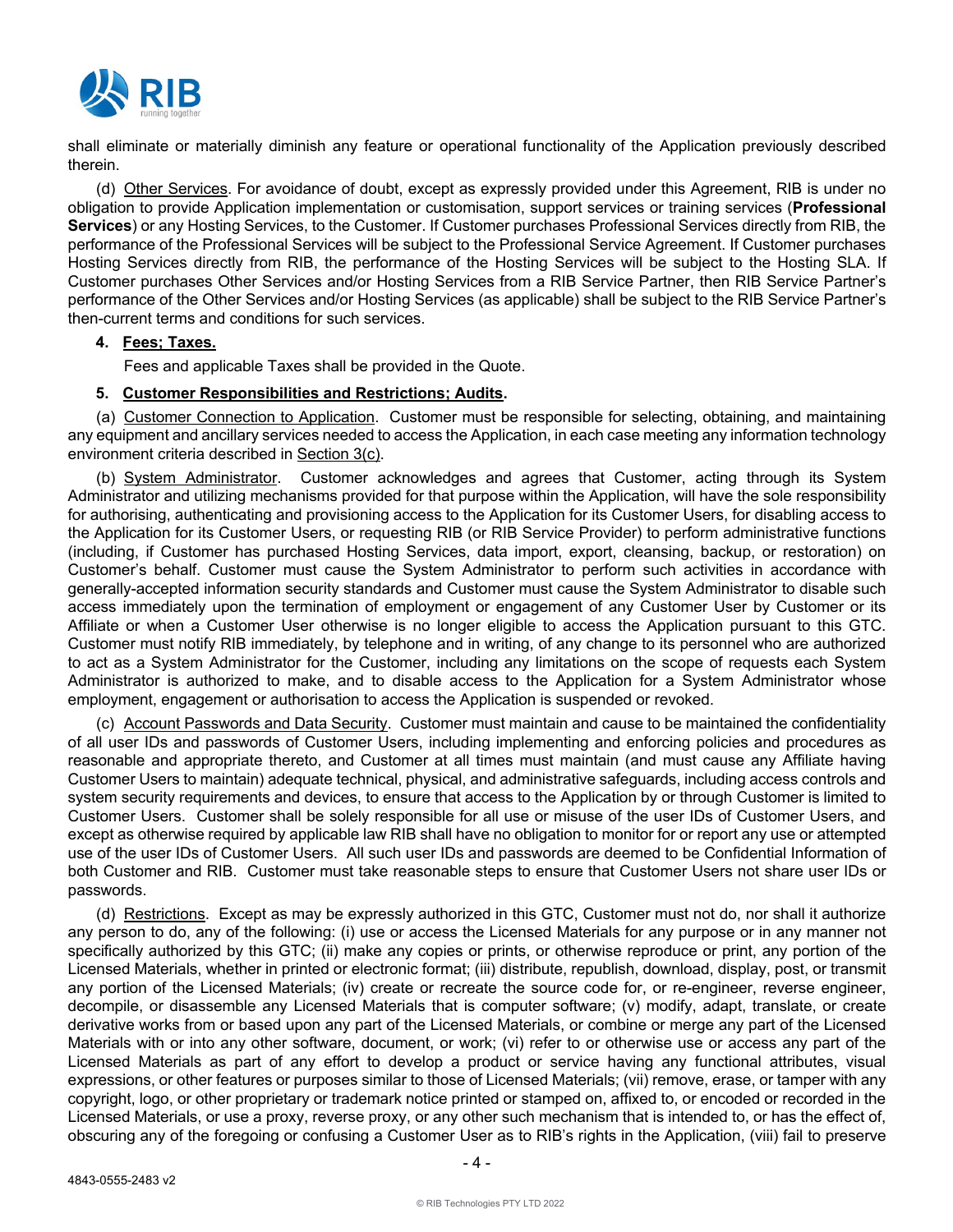

all copyright and other proprietary notices in any copy of any portion of the Licensed Materials made by or on behalf of Customer; (ix) sell, market, license, sublicense, distribute, rent, loan, or otherwise grant to any third party any right to possess or utilize any portion of the Licensed Materials without the express prior written consent of RIB (which may be withheld by RIB for any reason or conditioned upon execution by such party of a confidentiality and non-use agreement and/or other such other covenants and warranties as RIB in its sole discretion deems desirable); (x) use or access the Licensed Materials to gain or attempt to gain access to any software applications, computer systems, or data not expressly authorized under this GTC; (xi) knowingly use or access the Application to store, receive, or distribute any information that violates any applicable law; or (xii) attempt to do or assist any party in attempting to do any of the foregoing.

(e) Disclaimer. RIB shall not be liable to Customer for any Loss arising out of or relating to Customer's delay or failure to comply with its obligations set forth in this Section 5.

(f) Audits. Customer acknowledges and agrees that RIB or RIB Service Provider (including its independent auditors) have the right to audit the Customer's use of the Application in order to verify compliance with this GTC. Such audit will not unreasonably interfere with the Availability of the application or Customer's access to the Application. The Customer must without prejudice to other rights of RIB immediately address and rectify any non-compliant matters identified by the audit including any breach of this GTC. RIB may at its sole discretion charge Customer additional fees for non-compliance, which may constitute or include fees equal to further Licenses.

### **6. Ownership.**

(a) Customer Property. As between RIB and Customer, Customer has and retains exclusive ownership of all Customer Property and all intellectual property and proprietary rights therein. RIB acknowledges that the foregoing constitute valuable assets and may constitute trade secrets of Customer or its licensors.

(b) Licensed Materials. As between RIB and Customer, RIB has and retains exclusive ownership of the Licensed Materials and all intellectual property and proprietary rights therein. Customer acknowledges that the foregoing constitute valuable assets and may constitute trade secrets of RIB or its licensors.

(c) Suggestions, Joint Efforts. To the avoidance of doubt, Customer has no obligation to provide Suggestions to RIB; however, if Customer (or Customer Users or anyone providing Suggestions through or on behalf of Customer) suggests, or provides its findings, inventions, improvements, discoveries, or ideas or know-how in any form (collectively the "Suggestions") for new or improved functionality of a product, service or an Application to RIB, then RIB, at its sole option, has the right to use the Suggestion without obligation to attribute the Suggestion or pay compensation to Customer. Customer (and anyone providing Suggestions through Customer) acknowledges and agrees that RIB may make, use, reproduce, prepare derivative works based upon, distribute, publicly perform, publicly display, transmit, and otherwise exploit or commercialize the Suggestions (including by combining or interfacing products, services or technologies that depend on or incorporate Suggestions with other products, services or technologies of RIB or others) for any purpose, and do so without attribution in any way or expectation of payment or other compensation. Any further development conducted by RIB solely or jointly with Customer based on the Suggestions will be and remain the sole property of RIB and may be used, sold, licensed, or otherwise provided by RIB to third parties, or published or otherwise publicly disclosed, in RIB's sole discretion without notice, attribution, payment of royalties, or liability to Customer.

**7. License to Use Customer Property.** Customer grants to RIB a non-exclusive, transferrable, worldwide, royaltyfree license to use and disclose Customer Property subject to Section 8 below (including any data provided to RIB or RIB Service Provider by or on behalf of the Customer) as follows:

(i) for the purposes of this Agreement and performing obligations under the Agreement during the Term, including to provide, monitor, correct, and improve the Application and to perform services related thereto.

Customer represents and warrants that it owns or has the legal right and authority, and will continue to own or maintain the legal right and authority, to grant to RIB during the Term the license set forth herein. Customer must indemnify, defend, and hold harmless RIB, its Affiliates, and their respective directors, officers, employees, and agents from and against any Loss arising from or related to a claim of a third party with respect to a breach of the foregoing representations and warranties of Customer.

Customer acknowledges that RIB Data may incorporate aggregated, de-identified Customer Data or may be derived, at least in part, from Customer Data; accordingly, while Customer has exclusive title and ownership over Customer Data, RIB shall retain exclusive title and ownership to RIB Data.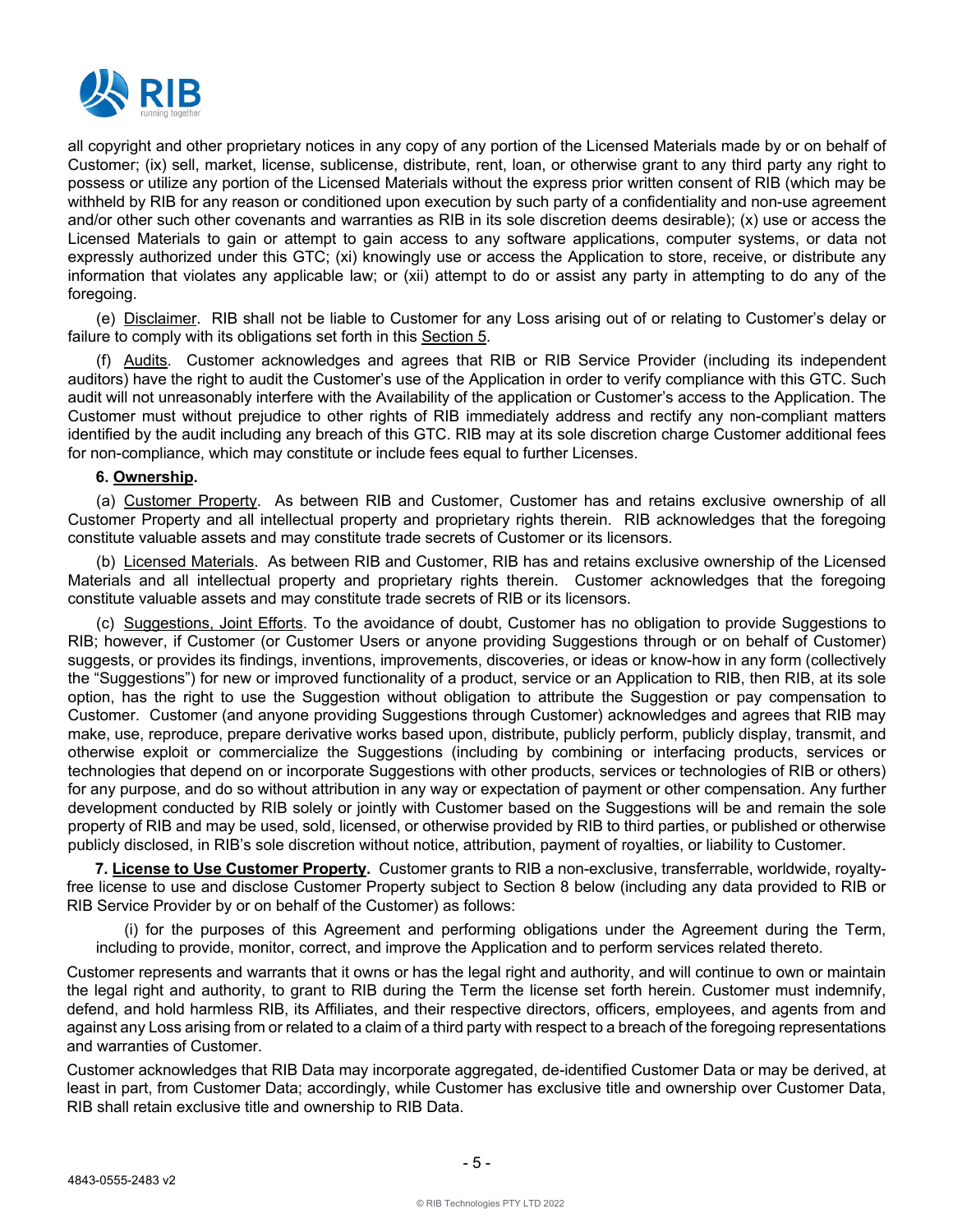

## **8. Confidentiality.**

(a) Security of Confidential Information. Each party possessing Confidential Information of the other party will maintain all such Confidential Information under secure conditions, using reasonable security measures and in any event not less than the same security procedures used by such party for the protection of its own Confidential Information of a similar kind.

(b) Non-Disclosure Obligation. Except as otherwise may be permitted by this GTC, neither party shall disclose any Confidential Information of the other party to any third party without the express prior written consent of the other party; provided, however, that either party may disclose appropriate portions of Confidential Information of the other party to those of its employees, contractors, agents, and professional advisors having a substantial need to know the specific information in question in connection with such party's exercise of rights or performance of obligations under this GTC provided that all such persons (i) have been instructed that such Confidential Information is subject to the obligation of confidence set forth by this GTC and (ii) are bound either by contract, employment policies, or fiduciary or professional ethical obligation to maintain such information in confidence.

(c) Compelled Disclosure. If either party is ordered by a court, administrative agency, or other governmental body of competent jurisdiction to disclose Confidential Information, or if it is served with or otherwise becomes aware of a motion or similar request that such an order be issued, then such party will not be liable to the other party for disclosure of Confidential Information required by such order if such party complies with the following requirements: (i) if an alreadyissued order calls for immediate disclosure, then such party immediately must move for or otherwise request a stay of such order to permit the other party to respond as set forth in this paragraph; (ii) such party immediately must notify the other party of the motion or order by the most expeditious possible means; (iii) such party must not oppose a motion or similar request by the other party for an order protecting the confidentiality of the Confidential Information, including not opposing a motion for leave to intervene by the other party; and (iv) such party must exercise reasonable efforts to obtain appropriate assurance that confidential treatment will be accorded the Confidential Information so disclosed.

(d) Non-Use Obligation. Except as expressly authorized in this GTC, during the term of this GTC and forever thereafter (or for such shorter period as may be imposed by applicable law), neither party shall use any Confidential Information of the other party, except at the request of and for the benefit of such other party, without the express prior written consent of the other party.

(e) Copying of Confidential Information. Except as otherwise may be permitted by this GTC, neither party shall copy or otherwise reproduce any part of any Confidential Information of the other party, nor attempt to do so, without the prior written consent of the other party. Any embodiments of Confidential Information of a party that may be generated by the other party, either pursuant to or in violation of this GTC, will be deemed to be solely the property of the first party and fully subject to the obligations of confidence set forth herein.

(f) Proprietary Legends. Without the other party's prior written consent, neither party shall remove, obscure, or deface on or from any embodiment of any Confidential Information any proprietary legend relating to the other party's rights.

(g) Reports of Misappropriation. Each party must report to the other party without unreasonable delay any act or attempt by any person of which such party has knowledge or reasonably suspects (i) to use or disclose, or copy Confidential Information without authorization from the other party or (ii) to reverse assemble, reverse compile, or otherwise reverse engineer any part of the Confidential Information.

(h) Post-Termination Procedures. Except with respect to Customer Data as provided in Section 12(c) or as otherwise expressly provided in this GTC, promptly upon the expiration or any termination of this GTC or other expiration or termination of a party's right to possess and/or use Confidential Information, each party must turn over to the other party (or destroy and certify the same in writing, if agreed in writing by the other party) any embodiments of any Confidential Information of the other party.

**9.Security, Privacy, and data protection.** If Customer has purchased Hosting Services, RIB shall comply with the Information Security Requirements and shall use reasonable efforts to cause any subcontractor or agent having access to or maintaining any Customer Data to do so.

Additional privacy and security details are in the Data Processing Agreement. The commitments made in the Data Processing Agreement and Information Security Requirements Agreement only apply to the extent that the Application and Hosting Services are directly purchased from RIB and not from a RIB Service Partner. If Customer uses Application or Hosting Services that are hosted by a RIB Service Partner, that use will be subject to RIB Service Partner's Data Processing Agreement and Information Security Requirements Agreement , which may differ from RIB's.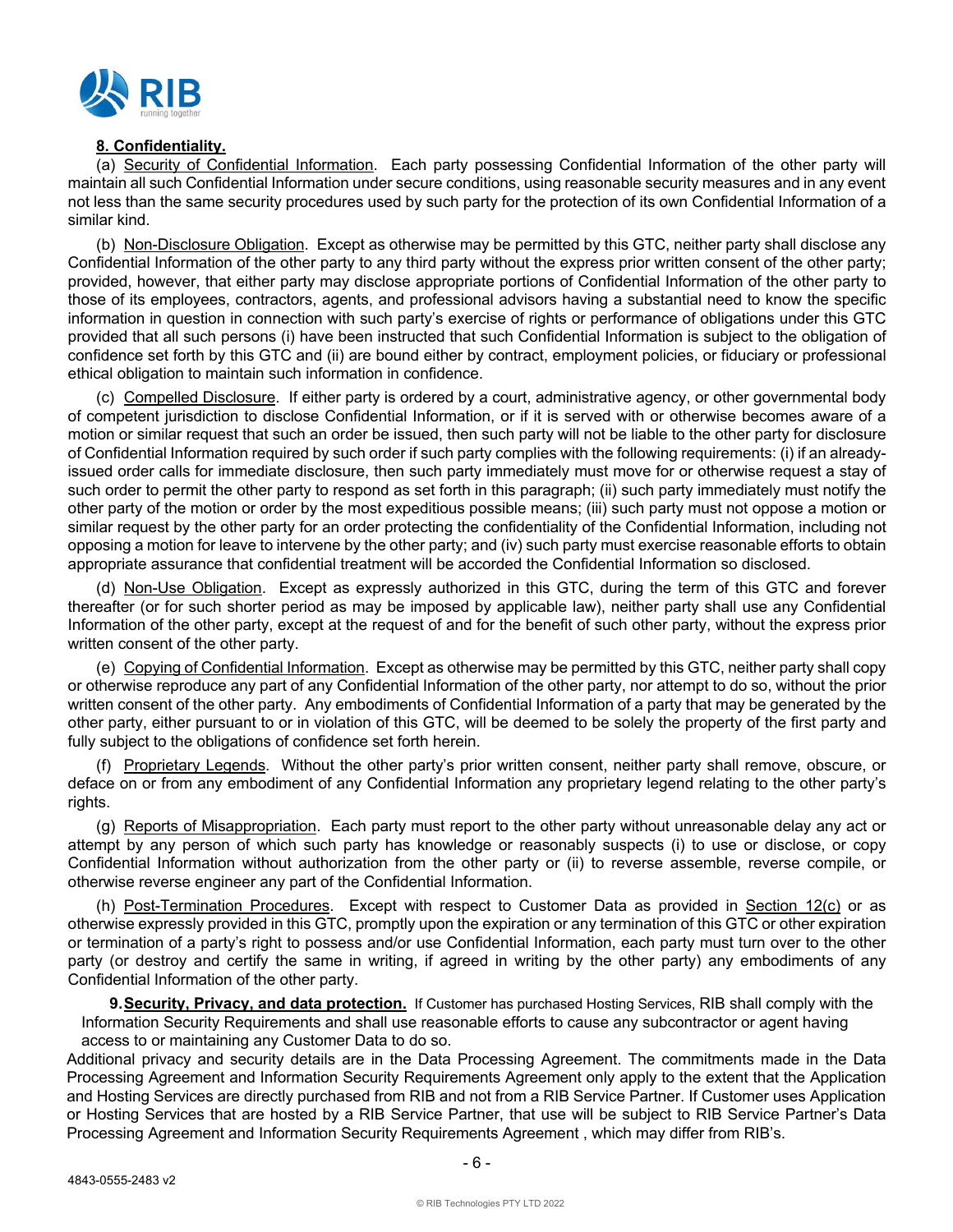

# **10. Representations and Warranties; Disclaimers.**

(a) Maintenance and Enhancements. RIB will perform the Maintenance and Enhancements in a workmanlike manner using duly qualified and experienced personnel. Customer's sole remedy and RIB's sole liability and obligation for breach of the foregoing warranty will be for RIB, at its election, either to re-perform the Maintenance and Enhancements or to refund any fees paid to RIB with respect thereto.

(b) Consumer Law. If any legislation states that there is a guarantee in relation to any Maintenance or Enhancements supplied by RIB in connection with this GTC, then RIB's liability for such failure is limited (at the RIB's election) to RIB supplying the Maintenance or Enhancements again or paying the cost of having the Maintenance and Enhancements supplied again.

(c) Representation And Warranty Disclaimers. Subject always to clause 10(b), the express warranties and express representations of RIB set forth in this agreement are in lieu of, and RIB disclaims, any and all other warranties, conditions, or representations (express or implied, oral or written), with respect to the Licensed Materials or the services hereunder any part of the foregoing, including any and all implied warranties or conditions of title, non-infringement, merchantability, or fitness or suitability for any purpose (whether or not RIB knows, has reason to know, has been advised, or otherwise is in fact aware of any such purpose), whether alleged to arise by law, by reason of custom or usage in the trade, by course of dealing, or otherwise. RIB expressly disclaims any warranty or representation to any person other than customer.

(d) Other Disclaimers. Customer will be exclusively responsible as between the parties for, and RIB makes no representation or warranty with respect to, determining whether the Licensed Materials will achieve the results desired by Customer, ensuring the accuracy of any Customer Data, and selecting, procuring, installing, operating, and maintaining the technical infrastructure for Customer's access to the Licensed Materials (other than with respect to the Hosting Services, if provided). RIB shall not be liable for, and will have no obligations with respect to, any aspect of the Licensed Materials that is modified by any person other than RIB or its contractors, access to the Licensed Materials other than in accordance with the most current operating instructions provided by RIB, Malfunctions or other effects of problems, defects, or failures of software or hardware not provided by RIB or of acts or omissions of Customer or any third party. Customer acknowledges that the operation of the Licensed Materials will not be error free in all circumstances and that all defects in the Licensed Materials may not be corrected.

#### **11. Intellectual Property Indemnification.**

(a) Indemnity. RIB shall defend, indemnify, and hold harmless Customer and its directors, officers, employees, and agents against any losses, damages, costs, and reasonable attorneys fees and court costs arising out of or related to an Infringement Claim and any settlements arising out of such a claim. RIB's obligations specified in this paragraph will be conditioned on Customer's notifying RIB promptly in writing of the Infringement Claim or threat thereof (whether or not litigation or other proceeding has been filed or served) and giving RIB full and exclusive authority for, and information for and reasonable assistance with, the defense and, subject to Customer's approval (which must not be withheld or delayed unreasonably), settlement of such claim and any subsequent appeal.

(b) RIB's Mitigation. If an Infringement Claim has occurred or in RIB's reasonable opinion is likely to occur, Customer agrees to permit RIB, at RIB's option and expense, to (i) procure for Customer the right to continue using the Licensed Materials, (ii) replace or modify the same so that they become non-infringing but provide Customer substantially similar or better capabilities, or (iii) if RIB reasonably determines that both of the foregoing are technically impracticable or commercially infeasible, immediately terminate both parties' respective rights and obligations under this Agreement with respect to the infringing Licensed Materials, in which case Customer must return to RIB all copies of such Licensed Materials in its possession or control and RIB shall refund to Customer the applicable license fees paid by Customer for the then-current Term prorated for the portion of the Term up to the date of such termination.

(c) Exceptions. The foregoing notwithstanding, RIB shall have no liability for, and Customer will defend, indemnify, and hold harmless RIB, its Affiliates, and their respective directors, officers, employees, and agents, against any losses, damages, costs, and reasonable attorneys fees and court costs arising out of or related to a claim and any settlements arising from (i) the combination, operation, or use or access to any Licensed Materials with equipment, devices, or software not supplied by RIB if such claim would not be valid but for such combination, operation, or use, (ii) modification of any Licensed Materials other than by or on behalf of RIB, (iii) RIB's compliance with Customer's written designs, specifications, or instructions, or (iv) Customer's use of or access to the Licensed Materials after RIB has informed Customer of modifications or changes in the Licensed Materials required to avoid such claims if such claim would have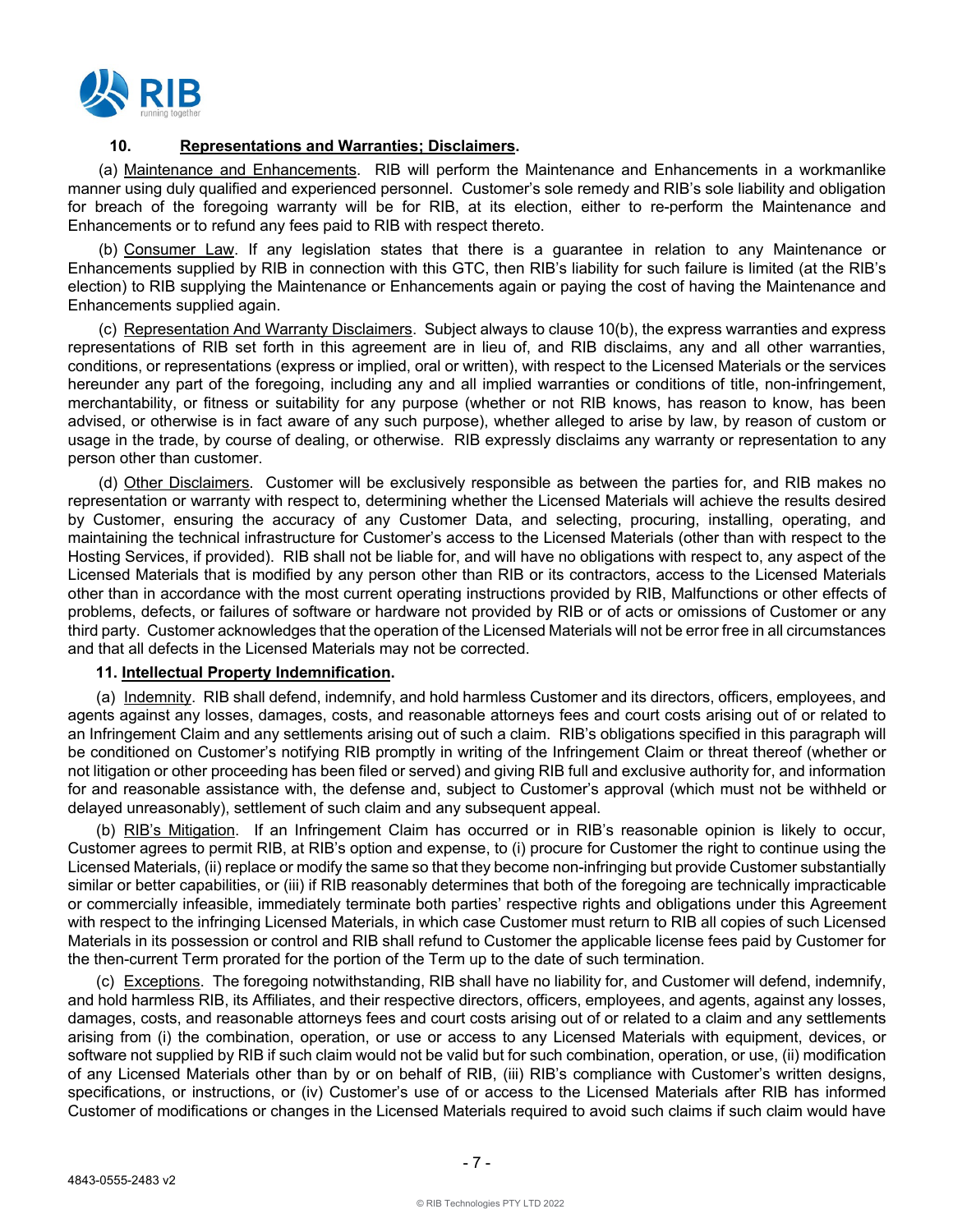

been avoided by implementation of RIB's recommended modifications and RIB has offered to pay Customer's out-ofpocket costs of implementing any such modifications.

(d) EXCLUSIVE REMEDY. THE FOREGOING STATES THE ENTIRE OBLIGATION OF RIB, AND THE EXCLUSIVE REMEDY OF CUSTOMER, WITH RESPECT TO THIRD-PARTY CLAIMS REGARDING INFRINGEMENT OF INTELLECTUAL PROPERTY OR PROPRIETARY RIGHTS AND MISAPPROPRIATION OF TRADE SECRETS OR CONFIDENTIAL INFORMATION.

## **12. Breach; Termination; Disposition of Data.**

(a) Notice of Breach; Cure Period. In the event of a breach of a provision of this Agreement, the notice and cure procedures set forth in this paragraph shall apply. The non-breaching party must give the breaching party notice describing the breach and stating the time, as provided herein, within which the breach must be cured. If a provision of this Agreement sets forth a cure period for the breach in question, then that provision shall take precedence over any cure period set forth in this paragraph. No cure period shall be required, except as may be provided otherwise in this Agreement, if this Agreement sets forth specific deadline dates for the obligation allegedly breached. If the breach is of an obligation to pay money, the breaching party shall have five business days to cure the breach after written notice thereof by the non-breaching party. If the breach is a material breach of an obligation relating to the other party's Confidential Information, including Customer's use of or access to or disclosure of the Application other than in compliance with the license granted in this Agreement, then the non-breaching party, in its sole discretion, may specify in the notice of breach that no cure period will be permitted. If the breach is other than a breach of the kind described above in this paragraph, then the cure period will be 30 days after the notice of the breach by the non-breaching party.

(b) Termination. If a breach of any provision of this Agreement has not been cured at the end of the applicable cure period, if any (or upon such breach if no cure period is permitted), then the non-breaching party thereupon may terminate this Agreement by notice to the other party. Termination of this Agreement by RIB for breach by Customer shall terminate all licenses granted to Customer herein. This Agreement and the licenses granted to Customer herein shall terminate automatically, to the extent permitted by applicable law in the jurisdiction or jurisdictions in question, if Customer makes an assignment for the benefit of its creditors, files a petition for bankruptcy, receivership, reorganization, or other like proceeding under any present or future debtor relief law (or is the subject of an involuntary such petition or filing that is not dismissed within 60 days after the effective filing date thereof), or admits of a general inability to pay its debts as they become due. Any termination of this Agreement shall be in addition to, and not in lieu of, any other rights or remedies available at law or in equity.

(c) Disposition of Customer Data. If Customer has purchased Hosting Services, upon Customer's written request within 30 days following the expiration or any termination of this Agreement, RIB promptly shall deliver to Customer a copy of the Customer Data in a mutually-agreed electronic format. RIB shall bill Customer at its then-standard hourly rate (or, if none, a reasonable rate) for such work and Customer must pay such invoice promptly prior to receipt of the Customer Data. Customer's failure to so request a copy of the Customer Data within such time shall be deemed a request by Customer for RIB to destroy the Customer Data. Promptly after RIB's delivery of such copy of the Customer Data, or upon such a deemed request, RIB shall destroy the Customer Data; provided, however, that to the extent RIB is required by applicable law or legal process to retain any portion of the Customer Data, or to the extent that destruction of any Customer Data is infeasible, RIB shall retain such Customer Data as though it were Confidential Information for such time as is required by such law or process or until destruction is no longer infeasible, after which RIB promptly shall destroy the Customer Data.

#### **13. Risk Allocation.**

(a) EXCLUSION OF INDIRECT DAMAGES. EXCEPT WITH RESPECT TO CUSTOMER'S ACCESS TO OR DISCLOSURE OF THE APPLICATION OTHER THAN IN COMPLIANCE WITH THE LICENSE GRANTED IN THIS AGREEMENT, NEITHER PARTY WILL BE LIABLE TO THE OTHER PARTY (NOR TO ANY PERSON CLAIMING RIGHTS DERIVED FROM THE OTHER PARTY'S RIGHTS) FOR INCIDENTAL, INDIRECT, CONSEQUENTIAL, SPECIAL, PUNITIVE, OR EXEMPLARY DAMAGES OF ANY KIND (INCLUDING LOST PROFITS, LOSS OF OR DAMAGE TO DATA, LOSS OF BUSINESS, OR OTHER ECONOMIC DAMAGE), WHETHER ARISING IN CONTRACT, TORT (INCLUDING NEGLIGENCE) OR OTHERWISE, AND REGARDLESS OF WHETHER THE PARTY LIABLE OR ALLEGEDLY LIABLE WAS ADVISED, HAD OTHER REASON TO KNOW, SHOULD HAVE ANTICIPATED, OR IN FACT KNEW OF THE POSSIBILITY THEREOF. IN NO EVENT SHALL EITHER PARTY BE LIABLE FOR COSTS OF PROCUREMENT OF SUBSTITUTE GOODS BY ANYONE. THE PROVISIONS OF THIS PARAGRAPH ARE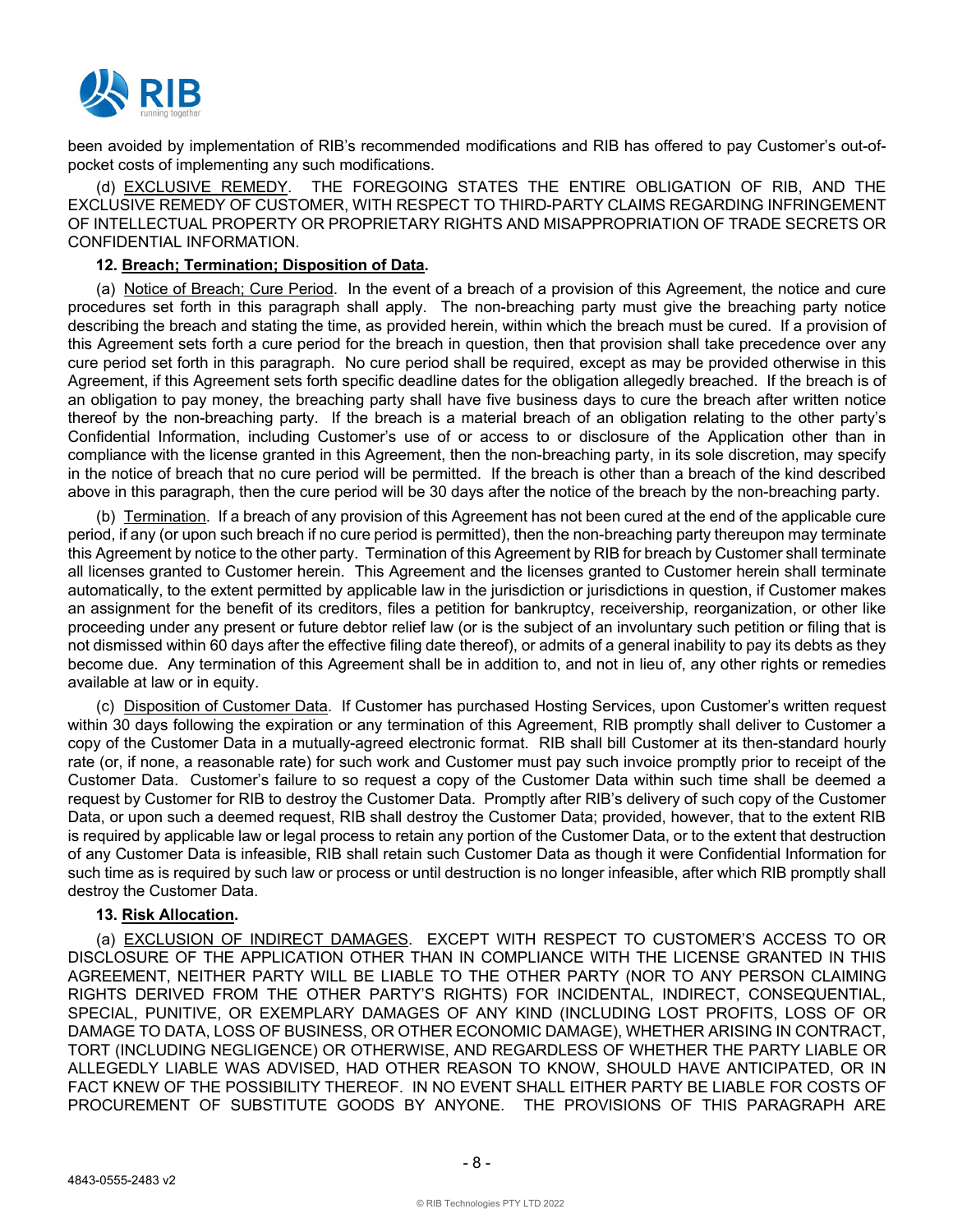

INDEPENDENT OF, SEVERABLE FROM, AND TO BE ENFORCED INDEPENDENTLY OF ANY OTHER ENFORCEABLE OR UNENFORCEABLE PROVISION OF THIS AGREEMENT.

(b) MAXIMUM AGGREGATE LIABILITY. EXCEPT WITH RESPECT TO CUSTOMER'S ACCESS TO OR DISCLOSURE OF THE APPLICATION OTHER THAN IN COMPLIANCE WITH THE LICENSE GRANTED IN THIS AGREEMENT, IN NO EVENT SHALL A PARTY'S AGGREGATE LIABILITY TO THE OTHER PARTY (INCLUDING LIABILITY TO ANY PERSON OR PERSONS WHOSE CLAIM OR CLAIMS ARE BASED ON OR DERIVED FROM A RIGHT OR RIGHTS CLAIMED BY OR THROUGH SUCH PARTY), WITH RESPECT TO ANY CLAIM ARISING FROM OR RELATED TO THE SUBJECT MATTER OF THIS AGREEMENT, IN CONTRACT, WARRANTY, TORT (INCLUDING NEGLIGENCE), OR OTHERWISE, EXCEED THE LICENSE OR SUBSCRIPTION FEES PAID UNDER THIS AGREEMENT DURING THE 180-DAY PERIOD IMMEDIATELY PRECEDING THE ACT GIVING RISE TO SUCH CLAIM. THE PROVISIONS OF THIS PARAGRAPH ARE INDEPENDENT OF, SEVERABLE FROM, AND TO BE ENFORCED INDEPENDENTLY OF ANY OTHER ENFORCEABLE OR UNENFORCEABLE PROVISION OF THIS AGREEMENT.

(c) Intentional Risk Allocation. Each party acknowledges that the provisions of this Agreement were negotiated, as a material part of the agreement memorialized herein, to reflect an informed, voluntary allocation between them of all risks (both known and unknown) associated with the transactions involved with this Agreement. The warranty disclaimers and limitations in this Agreement are intended, and have as their essential purpose, to limit the circumstances of liability. The remedy limitations and the limitations of liability are separately intended, and have as their essential purpose, to limit the forms of relief available to the parties.

**14. Marketing.** RIB must not display or use Customer's logos, trademarks, service marks, or other indicia of origin without Customer's prior written consent (which may be given in email) in its sole discretion, and any such consent may be revoked at any time upon reasonable advanced written notice from Customer to RIB. RIB shall not acquire any intellectual property rights in any such logos, trademarks, service marks, or other indicia of origin.

### **15. Other Provisions.**

(a) Notice. Except as otherwise expressly provided herein, notices regarding to Application shall be given under this Agreement in writing in the English language, signed by the party giving the same, and shall be given personally (in which case such notices shall be deemed given when so delivered), by certified or registered Mail to the Customer Address or Supplier Address as specified on the Quote, in which case such notices shall be deemed given on the third business day after deposit):

Customer is responsible for ensuring that the email address for the System Administrator is accurate and current. Any email notice that RIB sends to that email address will be effective when sent, whether or not Customer actually receives the email. Either party may change its address for purposes of notice by written notice thereof to the other party.

(b) Nature of Relationship; Subcontractors. RIB shall provide all Maintenance and Enhancements hereunder as an independent contractor to Customer. Subject to the provisions of this Agreement regarding confidentiality, RIB may perform its obligations hereunder through its employees and through subcontractors. Nothing contained herein shall be deemed to create any agency, partnership, joint venture, or other relationship between the parties or any of their affiliates, and neither party shall have the right, power, or authority under this Agreement to create any duty or obligation on behalf of the other party.

(c) Force Majeure. Neither party shall be liable for any failure to perform its obligations under this Agreement if such failure arises, directly or indirectly, out of causes reasonably beyond the direct control of such party and not due to such party's own fault or negligence or that of its contractors or representatives or other persons acting on its behalf, and which cannot be overcome by the exercise of due diligence and which could not have been prevented through commercially reasonable measures, including acts of God, acts of terrorists or criminals, acts of domestic or foreign governments, change in any law or regulation, fires, floods, explosions, epidemics, disruptions in communications, power, or other utilities, strikes or other labor problems, riots, or unavailability of supplies.

(d) Injunctive Relief. Each party acknowledges that any violation of its covenants in this Agreement relating to the other party's Confidential Information and intellectual property would result in damage to such party that is largely intangible but nonetheless real and that is incapable of complete remedy by an award of damages. Accordingly, any such violation shall give such party the right to a court-ordered injunction or other appropriate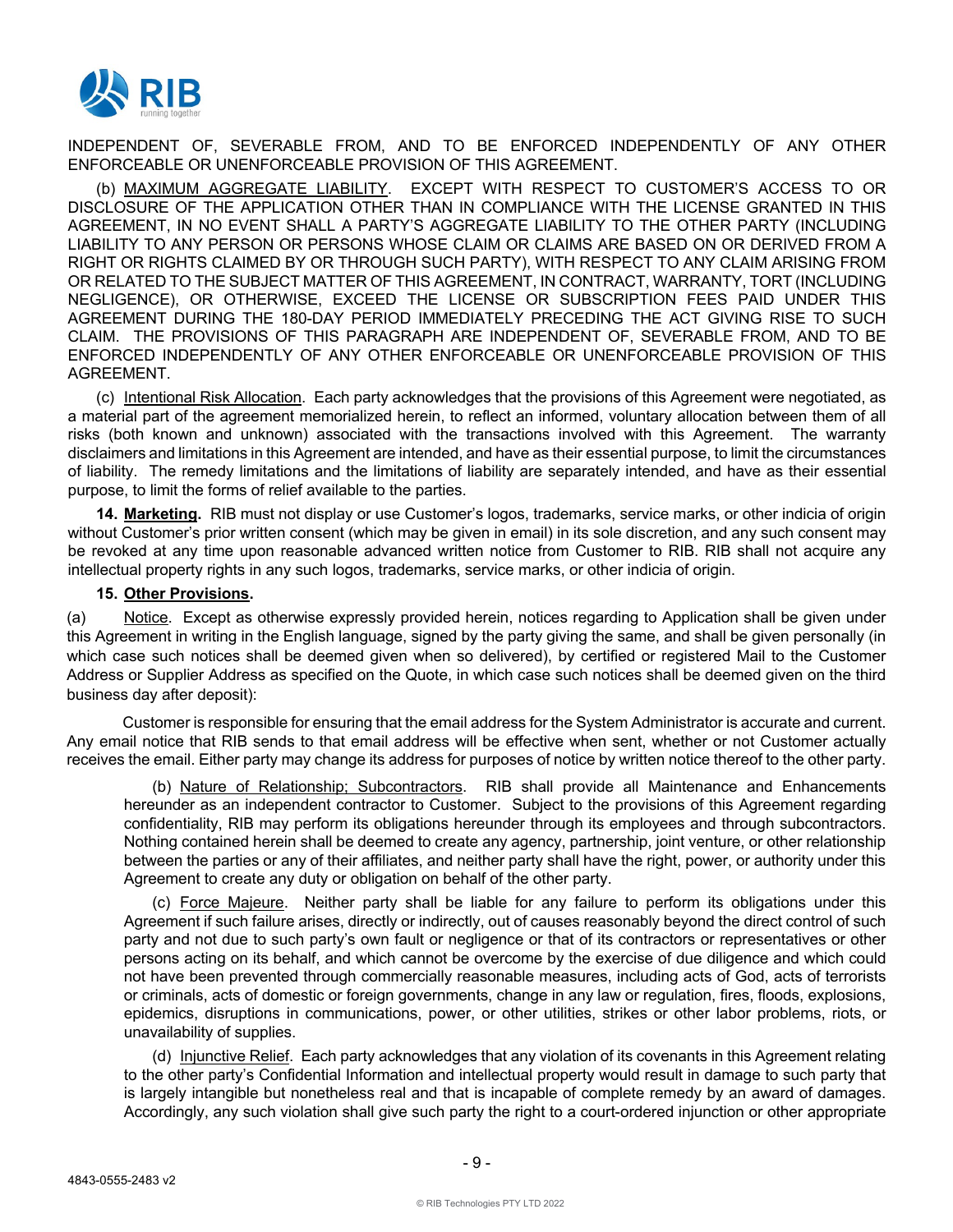

order to enforce specifically those covenants without bond and without prejudice to any other rights or remedies to which such party may be entitled as a result of a breach of this Agreement.

(e) Legal Fees. If litigation or other action is commenced by a party to enforce this Agreement or between the parties concerning any dispute arising out of or relating to this Agreement, the prevailing party will be entitled, in addition to any other award that may be made, to recover all court costs and other official costs and all reasonable expenses associated with the litigation or other action, including reasonable fees and expenses of counsel.

(f) Assignment. A party may transfer or assign some or all of its rights under this Agreement only with the express prior written consent of the other party, which may be granted or withheld in such party's sole discretion; provided, however, that a party may assign all of its rights hereunder indivisibly to any wholly-owned subsidiary of such party or to such party's parent entity or to any wholly-owned subsidiary of such parent entity, or in any merger or similar transaction, or to a purchaser of substantially all of such party's assets, upon notice to the other party so long as (i) such party does not know and reasonably should not assume that such assignee is a competitor of the other party and (ii) such assignee assumes in writing all of such party's obligations under this Agreement. Any purported transfer or assignment by a party of any right under this Agreement otherwise than in accordance with the provisions of this paragraph shall be null and void and a breach of this Agreement. RIB may subcontract or delegate the performance of some or all its obligations under this Agreement without notice to the Customer, provided always that RIB remains liable for its subcontractor's or delegate's performance of such obligations.

(g) Successors and Assigns. This Agreement will be binding upon and inure to the benefit of the parties and their successors and assigns permitted by this Agreement.

(h) No Third Party Beneficiaries. Except as otherwise expressly set forth herein, nothing in this Agreement is intended to confer, nor must anything herein confer, upon any person other than the parties and the respective successors or assigns of the parties, any rights, remedies, obligations, or liabilities whatsoever. If the governing law is laws of England and Wales, any terms of this Agreement shall be enforced under the Contracts (Rights of Third Parties) Act 1999.

(i) Entire Agreement. This Agreement constitutes the entire agreement between the parties concerning the subject matter hereof. No prior or contemporaneous representations, inducements, promises, or agreements, oral or otherwise, between the parties with reference thereto will be of any force or effect. Each party represents and warrants that, in entering into and performing its obligations under this Agreement, it does not and will not rely on any promise, inducement, or representation allegedly made by or on behalf of the other party with respect to the subject matter hereof, nor on any course of dealing or custom and usage in the trade, except as such promise, inducement, or representation may be expressly set forth herein.

(j) Survival. The covenants herein concerning Confidential Information, indemnification, post-termination procedures, and any other provision that, by its nature, is intended to survive this Agreement shall survive any termination or expiration of this Agreement.

(k) U.S. export jurisdiction. Application is subject to U.S. export jurisdiction. Customer must comply with all applicable international and national laws, including the U.S. Export Administration Regulations, the International Traffic in Arms Regulations, and end-user, end-use and destination restrictions issued by U.S. and other government related to Application, services, and technologies.

(I) Amendment and Waiver. Except as otherwise expressly provided herein, no modification or amendment to this Agreement will be valid or binding unless in writing and duly executed by the party or parties to be bound thereby. The failure of either party at any time to require performance by the other party of any provision of this Agreement shall in no way affect the right of such party to require performance of that provision. Any waiver by either party of any breach of this Agreement shall not be construed as a waiver of any continuing or succeeding breach of such provision, a waiver of the provision itself, or a waiver of any right under this Agreement.

(m) Severability. If any provision of this Agreement is ruled wholly or partly invalid or unenforceable by a court or other body of competent jurisdiction, then (i) the validity and enforceability of all provisions of this Agreement not ruled to be invalid or unenforceable will be unaffected; (ii) the effect of the ruling will be limited to the jurisdiction of the court or other body making the ruling; (iii) the provision held wholly or partly invalid or unenforceable shall be deemed amended, and the court or other body is authorized to reform the provision, to